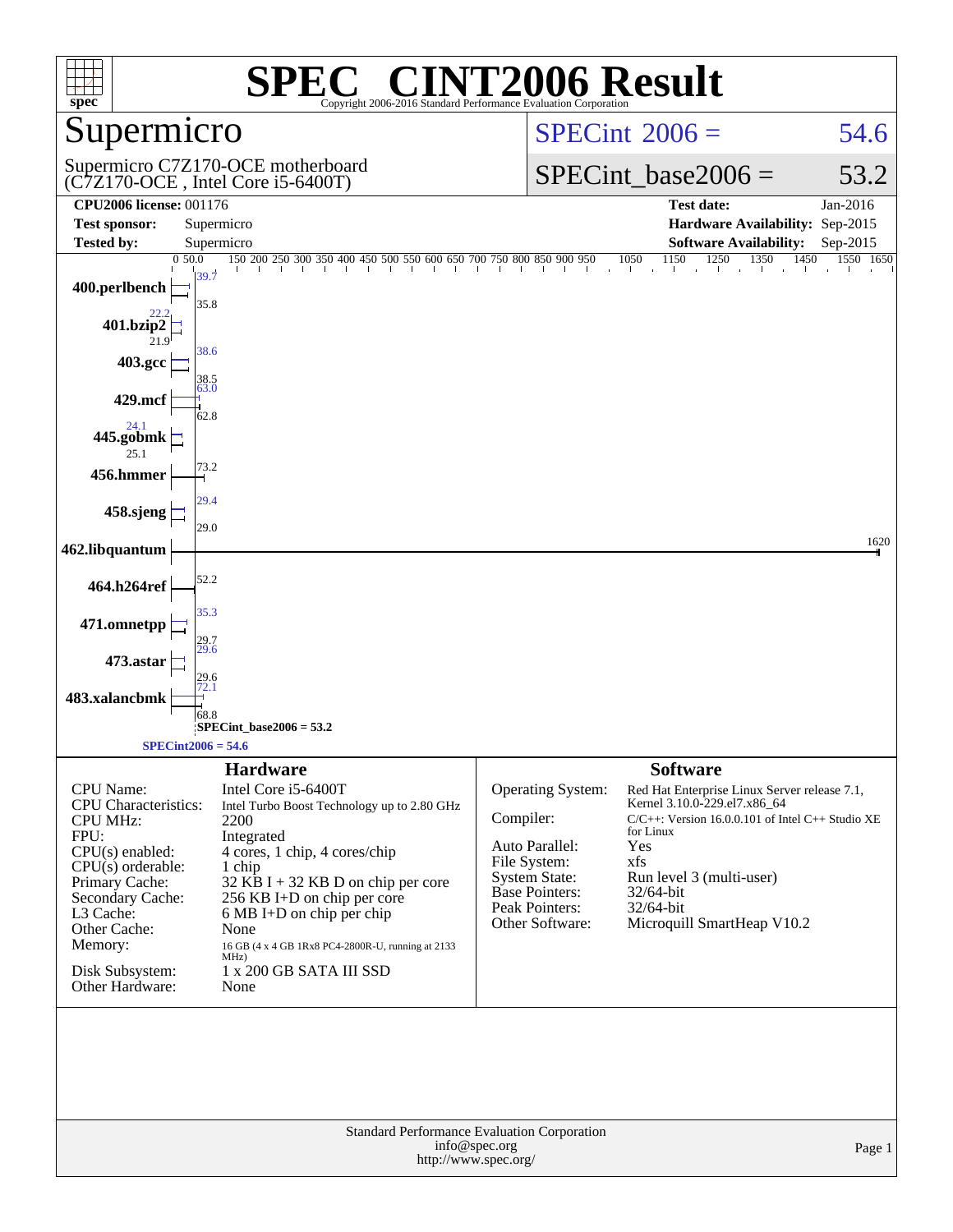

### Supermicro

(C7Z170-OCE , Intel Core i5-6400T) Supermicro C7Z170-OCE motherboard  $SPECint2006 = 54.6$  $SPECint2006 = 54.6$ 

## SPECint base2006 =  $53.2$

**[CPU2006 license:](http://www.spec.org/auto/cpu2006/Docs/result-fields.html#CPU2006license)** 001176 **[Test date:](http://www.spec.org/auto/cpu2006/Docs/result-fields.html#Testdate)** Jan-2016 **[Test sponsor:](http://www.spec.org/auto/cpu2006/Docs/result-fields.html#Testsponsor)** Supermicro **[Hardware Availability:](http://www.spec.org/auto/cpu2006/Docs/result-fields.html#HardwareAvailability)** Sep-2015 **[Tested by:](http://www.spec.org/auto/cpu2006/Docs/result-fields.html#Testedby)** Supermicro **Supermicro [Software Availability:](http://www.spec.org/auto/cpu2006/Docs/result-fields.html#SoftwareAvailability)** Sep-2015

#### **[Results Table](http://www.spec.org/auto/cpu2006/Docs/result-fields.html#ResultsTable)**

|                    | <b>Base</b>             |              |                                |              |                |       | <b>Peak</b>                                 |              |                |              |                |              |
|--------------------|-------------------------|--------------|--------------------------------|--------------|----------------|-------|---------------------------------------------|--------------|----------------|--------------|----------------|--------------|
| <b>Benchmark</b>   | <b>Seconds</b>          | <b>Ratio</b> | <b>Seconds</b>                 | <b>Ratio</b> | <b>Seconds</b> | Ratio | <b>Seconds</b>                              | <b>Ratio</b> | <b>Seconds</b> | <b>Ratio</b> | <b>Seconds</b> | <b>Ratio</b> |
| 400.perlbench      | 273                     | 35.8         | 274                            | 35.6         | 273            | 35.8  | 246                                         | 39.7         | 245            | 39.8         | 247            | 39.6         |
| 401.bzip2          | 441                     | 21.9         | 440                            | 21.9         | 441            | 21.9  | 436                                         | 22.1         | 436            | 22,2         | 434            | 22.2         |
| $403.\mathrm{gcc}$ | 209                     | 38.5         | 209                            | 38.6         | 209            | 38.5  | 209                                         | 38.6         | 208            | 38.8         | 209            | 38.6         |
| $429$ .mcf         | 145                     | 62.8         | 141                            | 64.6         | 147            | 61.9  | 145                                         | 63.0         | 145            | 62.8         | 144            | 63.3         |
| $445$ .gobmk       | 418                     | 25.1         | 418                            | 25.1         | 418            | 25.1  | 435                                         | 24.1         | 435            | 24.1         | 435            | 24.1         |
| $456.$ hmmer       | 127                     | 73.3         | 127                            | 73.2         | 127            | 73.2  | 127                                         | 73.3         | 127            | 73.2         | 127            | 73.2         |
| $458$ .sjeng       | 417                     | 29.0         | 417                            | 29.0         | 417            | 29.0  | 412                                         | 29.4         | 412            | 29.4         | 412            | 29.4         |
| 462.libquantum     | 12.8                    | 1620         | 12.8                           | 1610         | 12.8           | 1620  | 12.8                                        | 1620         | 12.8           | 1610         | 12.8           | 1620         |
| 464.h264ref        | 425                     | 52.1         | 424                            | 52.2         | 424            | 52.2  | 425                                         | 52.1         | 424            | 52.2         | 424            | 52.2         |
| 471.omnetpp        | 207                     | 30.2         | 210                            | 29.7         | 210            | 29.7  | 177                                         | 35.3         | <u>177</u>     | <u>35.3</u>  | 178            | 35.2         |
| 473.astar          | 237                     | 29.7         | 238                            | 29.5         | 238            | 29.6  | 237                                         | 29.6         | 238            | 29.5         | 237            | 29.6         |
| 483.xalancbmk      | 99.9                    | 69.1         | 101                            | 68.6         | 100            | 68.8  | 95.7                                        | 72.1         | 95.5           | 72.2         | 95.6           | 72.1         |
|                    | $\mathbf{D}$ . The same | tur 11.      | $-1.5 - 1.5 - 1.5 - 1.5 - 1.5$ |              |                |       | $D$ and $L$ and $L$ and $L$ and $L$ and $L$ |              |                |              |                |              |

Results appear in the [order in which they were run.](http://www.spec.org/auto/cpu2006/Docs/result-fields.html#RunOrder) Bold underlined text [indicates a median measurement.](http://www.spec.org/auto/cpu2006/Docs/result-fields.html#Median)

#### **[Submit Notes](http://www.spec.org/auto/cpu2006/Docs/result-fields.html#SubmitNotes)**

The config file option 'submit' was used.

#### **[Operating System Notes](http://www.spec.org/auto/cpu2006/Docs/result-fields.html#OperatingSystemNotes)**

Stack size set to unlimited using "ulimit -s unlimited"

#### **[Platform Notes](http://www.spec.org/auto/cpu2006/Docs/result-fields.html#PlatformNotes)**

 As tested, the system used a Supermicro CSE-743TQ-1200B-SQ chassis. The chassis is confugured with a PWS-1K25P-PQ power supply, 1 SNK-P0051AP4 heatsink, as well as 1 FAN-0103L4 rear fan and 2 FAN-0104L4 chassis fan. Sysinfo program /usr/cpu2006/config/sysinfo.rev6914 \$Rev: 6914 \$ \$Date:: 2014-06-25 #\$ e3fbb8667b5a285932ceab81e28219e1 running on C7Z170-01 Tue Jan 5 04:59:58 2016

 This section contains SUT (System Under Test) info as seen by some common utilities. To remove or add to this section, see: <http://www.spec.org/cpu2006/Docs/config.html#sysinfo>

 From /proc/cpuinfo model name : Intel(R) Core(TM) i5-6400T CPU @ 2.20GHz 1 "physical id"s (chips) 4 "processors" cores, siblings (Caution: counting these is hw and system dependent. The following excerpts from /proc/cpuinfo might not be reliable. Use with caution.) cpu cores : 4

Continued on next page

Standard Performance Evaluation Corporation [info@spec.org](mailto:info@spec.org) <http://www.spec.org/>

Page 2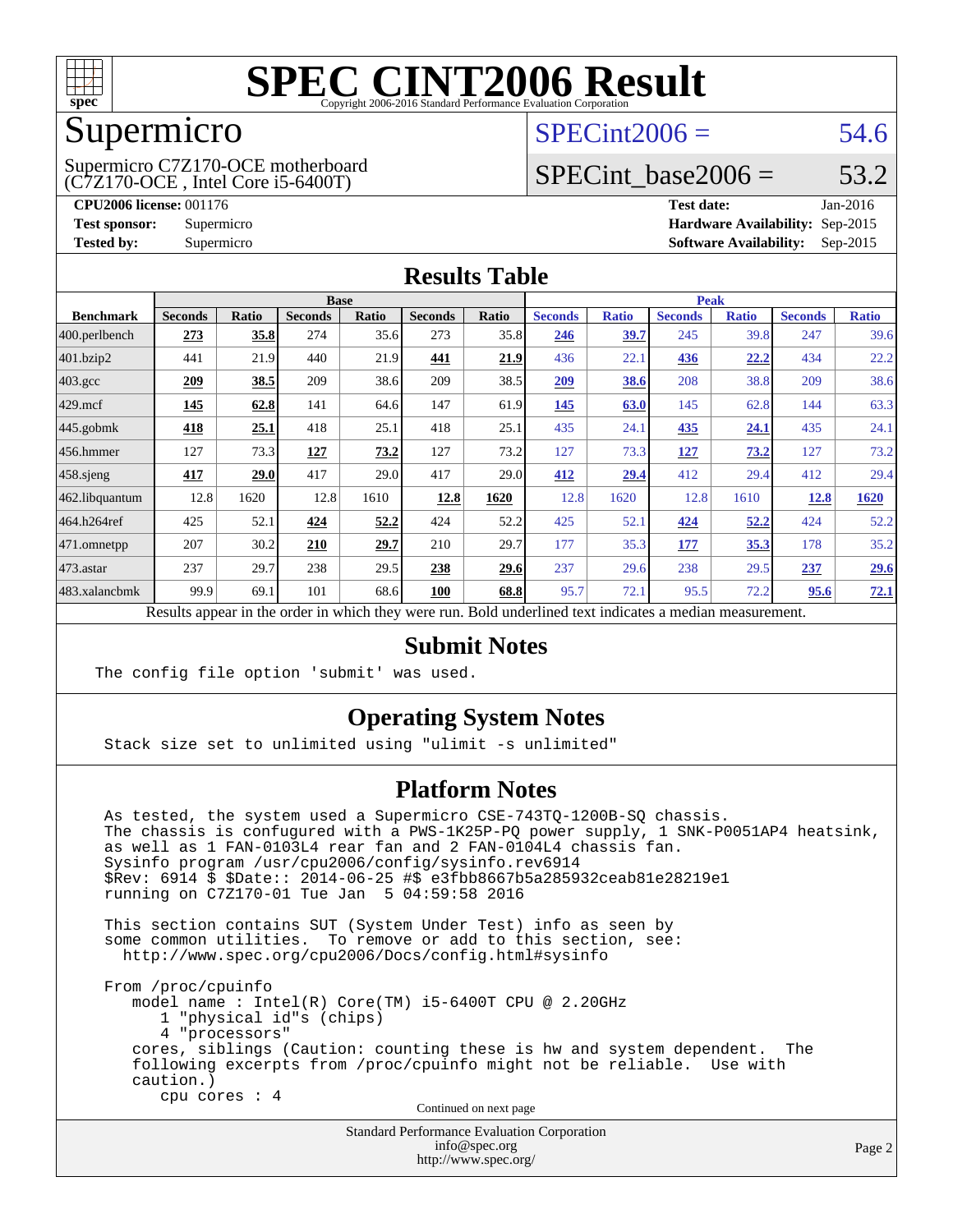

#### Supermicro

 $SPECint2006 = 54.6$  $SPECint2006 = 54.6$ 

(C7Z170-OCE , Intel Core i5-6400T) Supermicro C7Z170-OCE motherboard  $SPECTnt\_base2006 = 53.2$ 

**[CPU2006 license:](http://www.spec.org/auto/cpu2006/Docs/result-fields.html#CPU2006license)** 001176 **[Test date:](http://www.spec.org/auto/cpu2006/Docs/result-fields.html#Testdate)** Jan-2016 **[Test sponsor:](http://www.spec.org/auto/cpu2006/Docs/result-fields.html#Testsponsor)** Supermicro **[Hardware Availability:](http://www.spec.org/auto/cpu2006/Docs/result-fields.html#HardwareAvailability)** Sep-2015 **[Tested by:](http://www.spec.org/auto/cpu2006/Docs/result-fields.html#Testedby)** Supermicro **[Software Availability:](http://www.spec.org/auto/cpu2006/Docs/result-fields.html#SoftwareAvailability)** Sep-2015

#### **[Platform Notes \(Continued\)](http://www.spec.org/auto/cpu2006/Docs/result-fields.html#PlatformNotes)**

 siblings : 4 physical 0: cores 0 1 2 3 cache size : 6144 KB From /proc/meminfo<br>MemTotal: 16206808 kB HugePages\_Total: 0<br>Hugepagesize: 2048 kB Hugepagesize: From /etc/\*release\* /etc/\*version\* os-release: NAME="Red Hat Enterprise Linux Server" VERSION="7.1 (Maipo)" ID="rhel" ID\_LIKE="fedora" VERSION\_ID="7.1" PRETTY\_NAME="Red Hat Enterprise Linux Server 7.1 (Maipo)" ANSI\_COLOR="0;31" CPE\_NAME="cpe:/o:redhat:enterprise\_linux:7.1:GA:server" redhat-release: Red Hat Enterprise Linux Server release 7.1 (Maipo) system-release: Red Hat Enterprise Linux Server release 7.1 (Maipo) system-release-cpe: cpe:/o:redhat:enterprise\_linux:7.1:ga:server uname -a: Linux C7Z170-01 3.10.0-229.el7.x86\_64 #1 SMP Thu Jan 29 18:37:38 EST 2015 x86\_64 x86\_64 x86\_64 GNU/Linux run-level 3 Jan 5 04:57 SPEC is set to: /usr/cpu2006 Filesystem Type Size Used Avail Use% Mounted on<br>
/dev/sda2 xfs 183G 32G 151G 18% / /dev/sda2 xfs 183G 32G 151G 18% / Additional information from dmidecode: Warning: Use caution when you interpret this section. The 'dmidecode' program reads system data which is "intended to allow hardware to be accurately determined", but the intent may not be met, as there are frequent changes to hardware, firmware, and the "DMTF SMBIOS" standard. BIOS American Megatrends Inc. 1.0 12/14/2015 Memory: 4x 0420 F4-2800C16-4GRK 4 GB 1 rank 2133 MHz (End of data from sysinfo program) **[General Notes](http://www.spec.org/auto/cpu2006/Docs/result-fields.html#GeneralNotes)**

Environment variables set by runspec before the start of the run: KMP\_AFFINITY = "granularity=fine,scatter" LD\_LIBRARY\_PATH = "/usr/cpu2006/libs/32:/usr/cpu2006/libs/64:/usr/cpu2006/sh" OMP\_NUM\_THREADS = "4"

Continued on next page

Standard Performance Evaluation Corporation [info@spec.org](mailto:info@spec.org) <http://www.spec.org/>

Page 3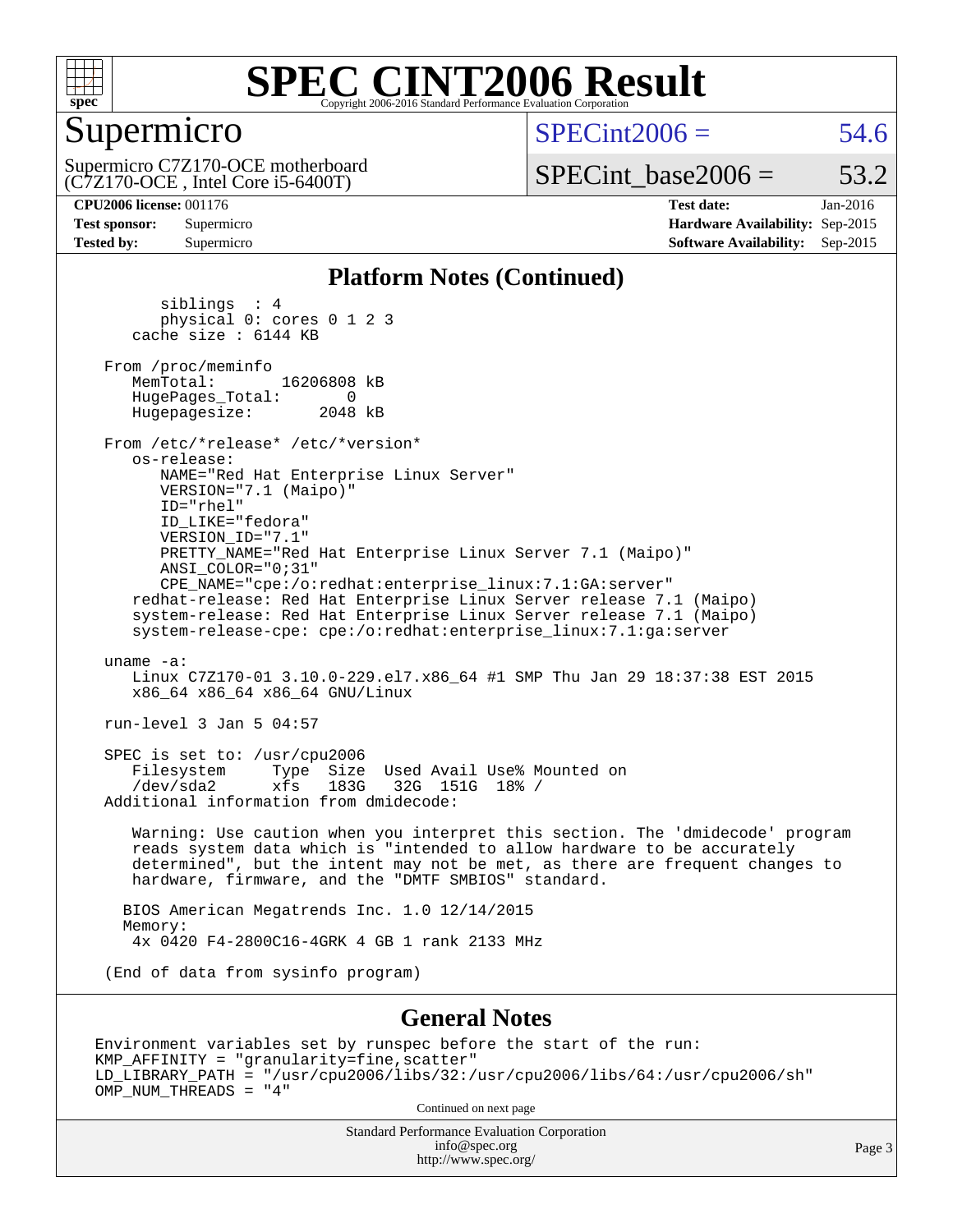

## Supermicro

 $SPECint2006 = 54.6$  $SPECint2006 = 54.6$ 

(C7Z170-OCE , Intel Core i5-6400T) Supermicro C7Z170-OCE motherboard

SPECint base2006 =  $53.2$ 

**[CPU2006 license:](http://www.spec.org/auto/cpu2006/Docs/result-fields.html#CPU2006license)** 001176 **[Test date:](http://www.spec.org/auto/cpu2006/Docs/result-fields.html#Testdate)** Jan-2016 **[Test sponsor:](http://www.spec.org/auto/cpu2006/Docs/result-fields.html#Testsponsor)** Supermicro **[Hardware Availability:](http://www.spec.org/auto/cpu2006/Docs/result-fields.html#HardwareAvailability)** Sep-2015 **[Tested by:](http://www.spec.org/auto/cpu2006/Docs/result-fields.html#Testedby)** Supermicro **Supermicro [Software Availability:](http://www.spec.org/auto/cpu2006/Docs/result-fields.html#SoftwareAvailability)** Sep-2015

#### **[General Notes \(Continued\)](http://www.spec.org/auto/cpu2006/Docs/result-fields.html#GeneralNotes)**

 Binaries compiled on a system with 1x Intel Core i5-4670K CPU + 32GB memory using RedHat EL 7.1 Transparent Huge Pages enabled with: echo always > /sys/kernel/mm/transparent\_hugepage/enabled

#### **[Base Compiler Invocation](http://www.spec.org/auto/cpu2006/Docs/result-fields.html#BaseCompilerInvocation)**

[C benchmarks](http://www.spec.org/auto/cpu2006/Docs/result-fields.html#Cbenchmarks):<br> $\frac{1}{2}$ cc  $-m64$ 

[C++ benchmarks:](http://www.spec.org/auto/cpu2006/Docs/result-fields.html#CXXbenchmarks) [icpc -m64](http://www.spec.org/cpu2006/results/res2016q1/cpu2006-20160107-38606.flags.html#user_CXXbase_intel_icpc_64bit_fc66a5337ce925472a5c54ad6a0de310)

#### **[Base Portability Flags](http://www.spec.org/auto/cpu2006/Docs/result-fields.html#BasePortabilityFlags)**

 400.perlbench: [-DSPEC\\_CPU\\_LP64](http://www.spec.org/cpu2006/results/res2016q1/cpu2006-20160107-38606.flags.html#b400.perlbench_basePORTABILITY_DSPEC_CPU_LP64) [-DSPEC\\_CPU\\_LINUX\\_X64](http://www.spec.org/cpu2006/results/res2016q1/cpu2006-20160107-38606.flags.html#b400.perlbench_baseCPORTABILITY_DSPEC_CPU_LINUX_X64) 401.bzip2: [-DSPEC\\_CPU\\_LP64](http://www.spec.org/cpu2006/results/res2016q1/cpu2006-20160107-38606.flags.html#suite_basePORTABILITY401_bzip2_DSPEC_CPU_LP64) 403.gcc: [-DSPEC\\_CPU\\_LP64](http://www.spec.org/cpu2006/results/res2016q1/cpu2006-20160107-38606.flags.html#suite_basePORTABILITY403_gcc_DSPEC_CPU_LP64) 429.mcf: [-DSPEC\\_CPU\\_LP64](http://www.spec.org/cpu2006/results/res2016q1/cpu2006-20160107-38606.flags.html#suite_basePORTABILITY429_mcf_DSPEC_CPU_LP64) 445.gobmk: [-DSPEC\\_CPU\\_LP64](http://www.spec.org/cpu2006/results/res2016q1/cpu2006-20160107-38606.flags.html#suite_basePORTABILITY445_gobmk_DSPEC_CPU_LP64) 456.hmmer: [-DSPEC\\_CPU\\_LP64](http://www.spec.org/cpu2006/results/res2016q1/cpu2006-20160107-38606.flags.html#suite_basePORTABILITY456_hmmer_DSPEC_CPU_LP64) 458.sjeng: [-DSPEC\\_CPU\\_LP64](http://www.spec.org/cpu2006/results/res2016q1/cpu2006-20160107-38606.flags.html#suite_basePORTABILITY458_sjeng_DSPEC_CPU_LP64) 462.libquantum: [-DSPEC\\_CPU\\_LP64](http://www.spec.org/cpu2006/results/res2016q1/cpu2006-20160107-38606.flags.html#suite_basePORTABILITY462_libquantum_DSPEC_CPU_LP64) [-DSPEC\\_CPU\\_LINUX](http://www.spec.org/cpu2006/results/res2016q1/cpu2006-20160107-38606.flags.html#b462.libquantum_baseCPORTABILITY_DSPEC_CPU_LINUX) 464.h264ref: [-DSPEC\\_CPU\\_LP64](http://www.spec.org/cpu2006/results/res2016q1/cpu2006-20160107-38606.flags.html#suite_basePORTABILITY464_h264ref_DSPEC_CPU_LP64) 471.omnetpp: [-DSPEC\\_CPU\\_LP64](http://www.spec.org/cpu2006/results/res2016q1/cpu2006-20160107-38606.flags.html#suite_basePORTABILITY471_omnetpp_DSPEC_CPU_LP64) 473.astar: [-DSPEC\\_CPU\\_LP64](http://www.spec.org/cpu2006/results/res2016q1/cpu2006-20160107-38606.flags.html#suite_basePORTABILITY473_astar_DSPEC_CPU_LP64) 483.xalancbmk: [-DSPEC\\_CPU\\_LP64](http://www.spec.org/cpu2006/results/res2016q1/cpu2006-20160107-38606.flags.html#suite_basePORTABILITY483_xalancbmk_DSPEC_CPU_LP64) [-DSPEC\\_CPU\\_LINUX](http://www.spec.org/cpu2006/results/res2016q1/cpu2006-20160107-38606.flags.html#b483.xalancbmk_baseCXXPORTABILITY_DSPEC_CPU_LINUX)

#### **[Base Optimization Flags](http://www.spec.org/auto/cpu2006/Docs/result-fields.html#BaseOptimizationFlags)**

[C benchmarks](http://www.spec.org/auto/cpu2006/Docs/result-fields.html#Cbenchmarks):

[-xCORE-AVX2](http://www.spec.org/cpu2006/results/res2016q1/cpu2006-20160107-38606.flags.html#user_CCbase_f-xAVX2_5f5fc0cbe2c9f62c816d3e45806c70d7) [-ipo](http://www.spec.org/cpu2006/results/res2016q1/cpu2006-20160107-38606.flags.html#user_CCbase_f-ipo) [-O3](http://www.spec.org/cpu2006/results/res2016q1/cpu2006-20160107-38606.flags.html#user_CCbase_f-O3) [-no-prec-div](http://www.spec.org/cpu2006/results/res2016q1/cpu2006-20160107-38606.flags.html#user_CCbase_f-no-prec-div) [-parallel](http://www.spec.org/cpu2006/results/res2016q1/cpu2006-20160107-38606.flags.html#user_CCbase_f-parallel) [-opt-prefetch](http://www.spec.org/cpu2006/results/res2016q1/cpu2006-20160107-38606.flags.html#user_CCbase_f-opt-prefetch) [-auto-p32](http://www.spec.org/cpu2006/results/res2016q1/cpu2006-20160107-38606.flags.html#user_CCbase_f-auto-p32)

[C++ benchmarks:](http://www.spec.org/auto/cpu2006/Docs/result-fields.html#CXXbenchmarks)

[-xCORE-AVX2](http://www.spec.org/cpu2006/results/res2016q1/cpu2006-20160107-38606.flags.html#user_CXXbase_f-xAVX2_5f5fc0cbe2c9f62c816d3e45806c70d7) [-ipo](http://www.spec.org/cpu2006/results/res2016q1/cpu2006-20160107-38606.flags.html#user_CXXbase_f-ipo) [-O3](http://www.spec.org/cpu2006/results/res2016q1/cpu2006-20160107-38606.flags.html#user_CXXbase_f-O3) [-no-prec-div](http://www.spec.org/cpu2006/results/res2016q1/cpu2006-20160107-38606.flags.html#user_CXXbase_f-no-prec-div) [-opt-prefetch](http://www.spec.org/cpu2006/results/res2016q1/cpu2006-20160107-38606.flags.html#user_CXXbase_f-opt-prefetch) [-auto-p32](http://www.spec.org/cpu2006/results/res2016q1/cpu2006-20160107-38606.flags.html#user_CXXbase_f-auto-p32) [-Wl,-z,muldefs](http://www.spec.org/cpu2006/results/res2016q1/cpu2006-20160107-38606.flags.html#user_CXXbase_link_force_multiple1_74079c344b956b9658436fd1b6dd3a8a) [-L/sh -lsmartheap64](http://www.spec.org/cpu2006/results/res2016q1/cpu2006-20160107-38606.flags.html#user_CXXbase_SmartHeap64_ed4ef857ce90951921efb0d91eb88472)

## **[Base Other Flags](http://www.spec.org/auto/cpu2006/Docs/result-fields.html#BaseOtherFlags)**

[C benchmarks](http://www.spec.org/auto/cpu2006/Docs/result-fields.html#Cbenchmarks):

403.gcc: [-Dalloca=\\_alloca](http://www.spec.org/cpu2006/results/res2016q1/cpu2006-20160107-38606.flags.html#b403.gcc_baseEXTRA_CFLAGS_Dalloca_be3056838c12de2578596ca5467af7f3)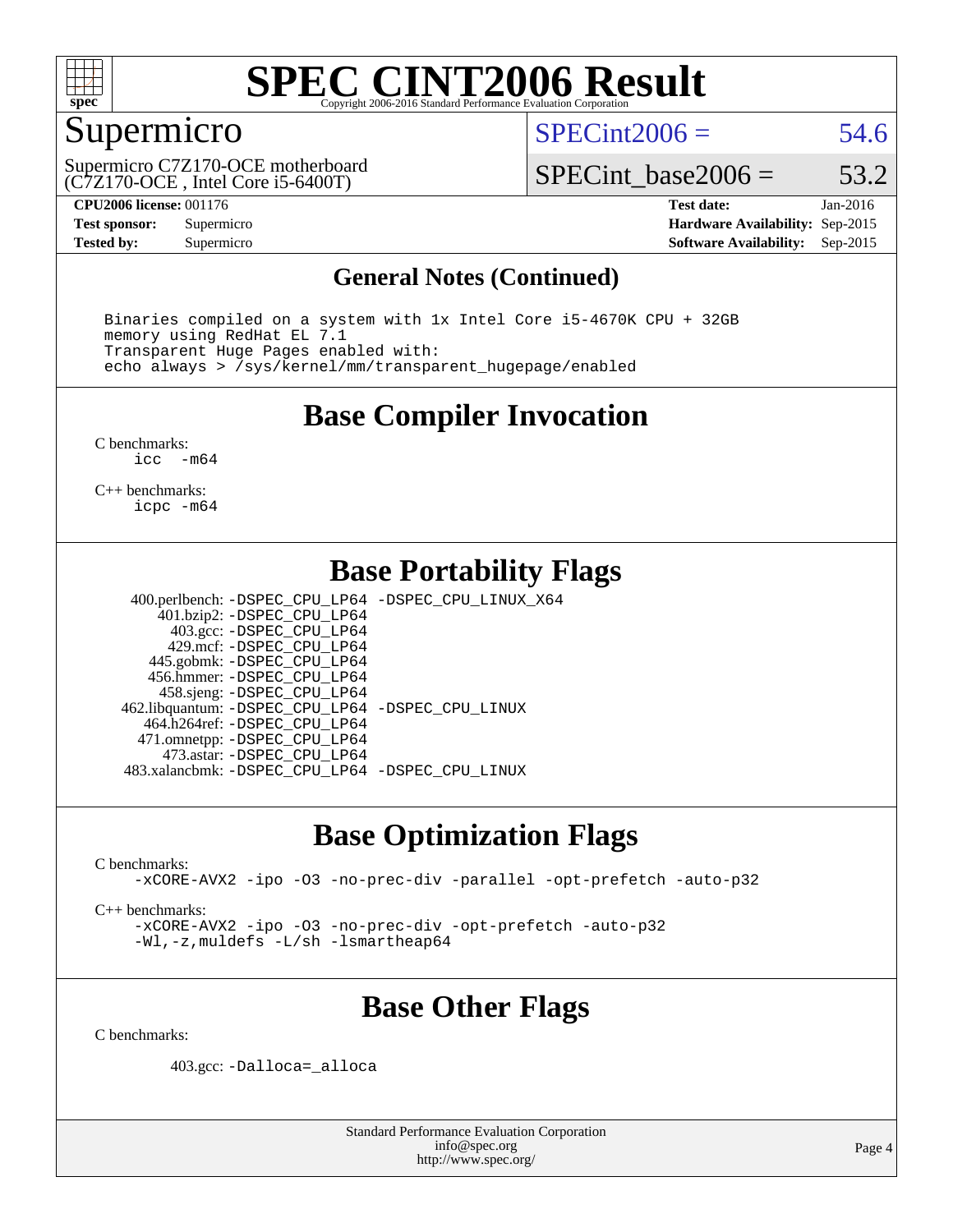

#### Supermicro

 $SPECint2006 = 54.6$  $SPECint2006 = 54.6$ 

(C7Z170-OCE , Intel Core i5-6400T) Supermicro C7Z170-OCE motherboard SPECint base2006 =  $53.2$ 

**[CPU2006 license:](http://www.spec.org/auto/cpu2006/Docs/result-fields.html#CPU2006license)** 001176 **[Test date:](http://www.spec.org/auto/cpu2006/Docs/result-fields.html#Testdate)** Jan-2016 **[Test sponsor:](http://www.spec.org/auto/cpu2006/Docs/result-fields.html#Testsponsor)** Supermicro **[Hardware Availability:](http://www.spec.org/auto/cpu2006/Docs/result-fields.html#HardwareAvailability)** Sep-2015 **[Tested by:](http://www.spec.org/auto/cpu2006/Docs/result-fields.html#Testedby)** Supermicro **Supermicro [Software Availability:](http://www.spec.org/auto/cpu2006/Docs/result-fields.html#SoftwareAvailability)** Sep-2015

### **[Peak Compiler Invocation](http://www.spec.org/auto/cpu2006/Docs/result-fields.html#PeakCompilerInvocation)**

[C benchmarks \(except as noted below\)](http://www.spec.org/auto/cpu2006/Docs/result-fields.html#Cbenchmarksexceptasnotedbelow): icc  $-m64$ 

400.perlbench: [icc -m32 -L/opt/intel/compilers\\_and\\_libraries\\_2016/linux/compiler/lib/ia32\\_lin](http://www.spec.org/cpu2006/results/res2016q1/cpu2006-20160107-38606.flags.html#user_peakCCLD400_perlbench_intel_icc_e10256ba5924b668798078a321b0cb3f)

445.gobmk: [icc -m32 -L/opt/intel/compilers\\_and\\_libraries\\_2016/linux/compiler/lib/ia32\\_lin](http://www.spec.org/cpu2006/results/res2016q1/cpu2006-20160107-38606.flags.html#user_peakCCLD445_gobmk_intel_icc_e10256ba5924b668798078a321b0cb3f)

[C++ benchmarks \(except as noted below\):](http://www.spec.org/auto/cpu2006/Docs/result-fields.html#CXXbenchmarksexceptasnotedbelow)

[icpc -m32 -L/opt/intel/compilers\\_and\\_libraries\\_2016/linux/compiler/lib/ia32\\_lin](http://www.spec.org/cpu2006/results/res2016q1/cpu2006-20160107-38606.flags.html#user_CXXpeak_intel_icpc_b4f50a394bdb4597aa5879c16bc3f5c5)

473.astar: [icpc -m64](http://www.spec.org/cpu2006/results/res2016q1/cpu2006-20160107-38606.flags.html#user_peakCXXLD473_astar_intel_icpc_64bit_fc66a5337ce925472a5c54ad6a0de310)

#### **[Peak Portability Flags](http://www.spec.org/auto/cpu2006/Docs/result-fields.html#PeakPortabilityFlags)**

 400.perlbench: [-D\\_FILE\\_OFFSET\\_BITS=64](http://www.spec.org/cpu2006/results/res2016q1/cpu2006-20160107-38606.flags.html#user_peakPORTABILITY400_perlbench_file_offset_bits_64_438cf9856305ebd76870a2c6dc2689ab) [-DSPEC\\_CPU\\_LINUX\\_IA32](http://www.spec.org/cpu2006/results/res2016q1/cpu2006-20160107-38606.flags.html#b400.perlbench_peakCPORTABILITY_DSPEC_CPU_LINUX_IA32) 401.bzip2: [-DSPEC\\_CPU\\_LP64](http://www.spec.org/cpu2006/results/res2016q1/cpu2006-20160107-38606.flags.html#suite_peakPORTABILITY401_bzip2_DSPEC_CPU_LP64) 403.gcc: [-DSPEC\\_CPU\\_LP64](http://www.spec.org/cpu2006/results/res2016q1/cpu2006-20160107-38606.flags.html#suite_peakPORTABILITY403_gcc_DSPEC_CPU_LP64) 429.mcf: [-DSPEC\\_CPU\\_LP64](http://www.spec.org/cpu2006/results/res2016q1/cpu2006-20160107-38606.flags.html#suite_peakPORTABILITY429_mcf_DSPEC_CPU_LP64) 445.gobmk: [-D\\_FILE\\_OFFSET\\_BITS=64](http://www.spec.org/cpu2006/results/res2016q1/cpu2006-20160107-38606.flags.html#user_peakPORTABILITY445_gobmk_file_offset_bits_64_438cf9856305ebd76870a2c6dc2689ab) 456.hmmer: [-DSPEC\\_CPU\\_LP64](http://www.spec.org/cpu2006/results/res2016q1/cpu2006-20160107-38606.flags.html#suite_peakPORTABILITY456_hmmer_DSPEC_CPU_LP64) 458.sjeng: [-DSPEC\\_CPU\\_LP64](http://www.spec.org/cpu2006/results/res2016q1/cpu2006-20160107-38606.flags.html#suite_peakPORTABILITY458_sjeng_DSPEC_CPU_LP64) 462.libquantum: [-DSPEC\\_CPU\\_LP64](http://www.spec.org/cpu2006/results/res2016q1/cpu2006-20160107-38606.flags.html#suite_peakPORTABILITY462_libquantum_DSPEC_CPU_LP64) [-DSPEC\\_CPU\\_LINUX](http://www.spec.org/cpu2006/results/res2016q1/cpu2006-20160107-38606.flags.html#b462.libquantum_peakCPORTABILITY_DSPEC_CPU_LINUX) 464.h264ref: [-DSPEC\\_CPU\\_LP64](http://www.spec.org/cpu2006/results/res2016q1/cpu2006-20160107-38606.flags.html#suite_peakPORTABILITY464_h264ref_DSPEC_CPU_LP64) 471.omnetpp: [-D\\_FILE\\_OFFSET\\_BITS=64](http://www.spec.org/cpu2006/results/res2016q1/cpu2006-20160107-38606.flags.html#user_peakPORTABILITY471_omnetpp_file_offset_bits_64_438cf9856305ebd76870a2c6dc2689ab) 473.astar: [-DSPEC\\_CPU\\_LP64](http://www.spec.org/cpu2006/results/res2016q1/cpu2006-20160107-38606.flags.html#suite_peakPORTABILITY473_astar_DSPEC_CPU_LP64) 483.xalancbmk: [-D\\_FILE\\_OFFSET\\_BITS=64](http://www.spec.org/cpu2006/results/res2016q1/cpu2006-20160107-38606.flags.html#user_peakPORTABILITY483_xalancbmk_file_offset_bits_64_438cf9856305ebd76870a2c6dc2689ab) [-DSPEC\\_CPU\\_LINUX](http://www.spec.org/cpu2006/results/res2016q1/cpu2006-20160107-38606.flags.html#b483.xalancbmk_peakCXXPORTABILITY_DSPEC_CPU_LINUX)

## **[Peak Optimization Flags](http://www.spec.org/auto/cpu2006/Docs/result-fields.html#PeakOptimizationFlags)**

[C benchmarks](http://www.spec.org/auto/cpu2006/Docs/result-fields.html#Cbenchmarks):

```
 400.perlbench: -xCORE-AVX2(pass 2) -prof-gen:threadsafe(pass 1)
             -i\text{po}(pass 2) -\overline{0}3(pass 2)-no-prec-div(pass 2)
             -par-num-threads=1(pass 1) -prof-use(pass 2) -opt-prefetch
             -ansi-alias
```
 401.bzip2: [-xCORE-AVX2](http://www.spec.org/cpu2006/results/res2016q1/cpu2006-20160107-38606.flags.html#user_peakPASS2_CFLAGSPASS2_LDCFLAGS401_bzip2_f-xAVX2_5f5fc0cbe2c9f62c816d3e45806c70d7)(pass 2) [-prof-gen:threadsafe](http://www.spec.org/cpu2006/results/res2016q1/cpu2006-20160107-38606.flags.html#user_peakPASS1_CFLAGSPASS1_LDCFLAGS401_bzip2_prof_gen_21a26eb79f378b550acd7bec9fe4467a)(pass 1)  $-i\text{po}(pass 2) -03(pass 2) -no-prec-div$  $-i\text{po}(pass 2) -03(pass 2) -no-prec-div$ [-par-num-threads=1](http://www.spec.org/cpu2006/results/res2016q1/cpu2006-20160107-38606.flags.html#user_peakPASS1_CFLAGSPASS1_LDCFLAGS401_bzip2_par_num_threads_786a6ff141b4e9e90432e998842df6c2)(pass 1) [-prof-use](http://www.spec.org/cpu2006/results/res2016q1/cpu2006-20160107-38606.flags.html#user_peakPASS2_CFLAGSPASS2_LDCFLAGS401_bzip2_prof_use_bccf7792157ff70d64e32fe3e1250b55)(pass 2) [-auto-ilp32](http://www.spec.org/cpu2006/results/res2016q1/cpu2006-20160107-38606.flags.html#user_peakCOPTIMIZE401_bzip2_f-auto-ilp32) [-opt-prefetch](http://www.spec.org/cpu2006/results/res2016q1/cpu2006-20160107-38606.flags.html#user_peakCOPTIMIZE401_bzip2_f-opt-prefetch) [-ansi-alias](http://www.spec.org/cpu2006/results/res2016q1/cpu2006-20160107-38606.flags.html#user_peakCOPTIMIZE401_bzip2_f-ansi-alias)

 403.gcc: [-xCORE-AVX2](http://www.spec.org/cpu2006/results/res2016q1/cpu2006-20160107-38606.flags.html#user_peakCOPTIMIZE403_gcc_f-xAVX2_5f5fc0cbe2c9f62c816d3e45806c70d7) [-ipo](http://www.spec.org/cpu2006/results/res2016q1/cpu2006-20160107-38606.flags.html#user_peakCOPTIMIZE403_gcc_f-ipo) [-O3](http://www.spec.org/cpu2006/results/res2016q1/cpu2006-20160107-38606.flags.html#user_peakCOPTIMIZE403_gcc_f-O3) [-no-prec-div](http://www.spec.org/cpu2006/results/res2016q1/cpu2006-20160107-38606.flags.html#user_peakCOPTIMIZE403_gcc_f-no-prec-div) [-inline-calloc](http://www.spec.org/cpu2006/results/res2016q1/cpu2006-20160107-38606.flags.html#user_peakCOPTIMIZE403_gcc_f-inline-calloc) [-opt-malloc-options=3](http://www.spec.org/cpu2006/results/res2016q1/cpu2006-20160107-38606.flags.html#user_peakCOPTIMIZE403_gcc_f-opt-malloc-options_13ab9b803cf986b4ee62f0a5998c2238) [-auto-ilp32](http://www.spec.org/cpu2006/results/res2016q1/cpu2006-20160107-38606.flags.html#user_peakCOPTIMIZE403_gcc_f-auto-ilp32)

 429.mcf: [-xCORE-AVX2](http://www.spec.org/cpu2006/results/res2016q1/cpu2006-20160107-38606.flags.html#user_peakCOPTIMIZE429_mcf_f-xAVX2_5f5fc0cbe2c9f62c816d3e45806c70d7) [-ipo](http://www.spec.org/cpu2006/results/res2016q1/cpu2006-20160107-38606.flags.html#user_peakCOPTIMIZE429_mcf_f-ipo) [-O3](http://www.spec.org/cpu2006/results/res2016q1/cpu2006-20160107-38606.flags.html#user_peakCOPTIMIZE429_mcf_f-O3) [-no-prec-div](http://www.spec.org/cpu2006/results/res2016q1/cpu2006-20160107-38606.flags.html#user_peakCOPTIMIZE429_mcf_f-no-prec-div) [-parallel](http://www.spec.org/cpu2006/results/res2016q1/cpu2006-20160107-38606.flags.html#user_peakCOPTIMIZE429_mcf_f-parallel) [-opt-prefetch](http://www.spec.org/cpu2006/results/res2016q1/cpu2006-20160107-38606.flags.html#user_peakCOPTIMIZE429_mcf_f-opt-prefetch) [-auto-p32](http://www.spec.org/cpu2006/results/res2016q1/cpu2006-20160107-38606.flags.html#user_peakCOPTIMIZE429_mcf_f-auto-p32)

Continued on next page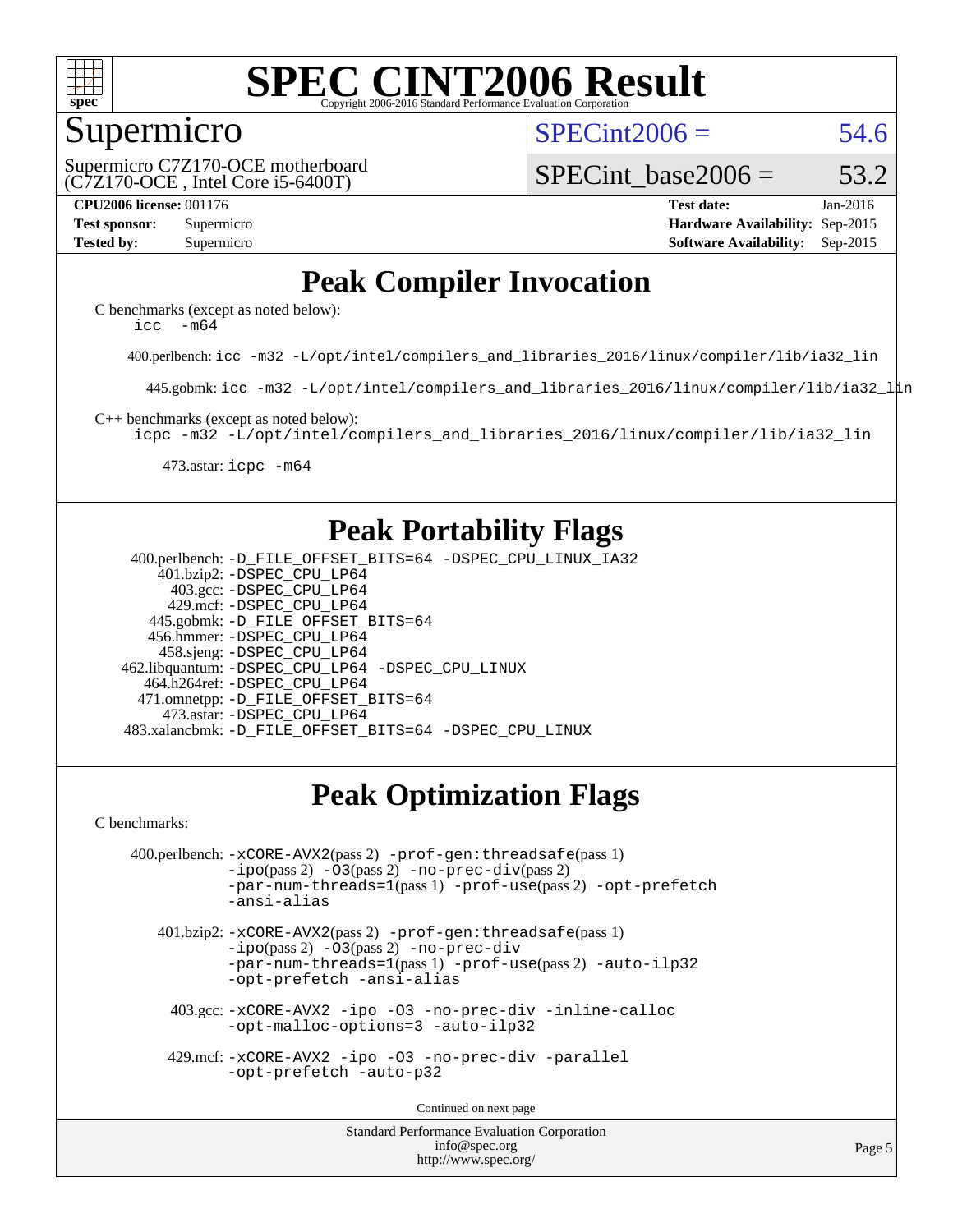

## Supermicro

 $SPECint2006 = 54.6$  $SPECint2006 = 54.6$ 

(C7Z170-OCE , Intel Core i5-6400T) Supermicro C7Z170-OCE motherboard

SPECint base2006 =  $53.2$ 

**[CPU2006 license:](http://www.spec.org/auto/cpu2006/Docs/result-fields.html#CPU2006license)** 001176 **[Test date:](http://www.spec.org/auto/cpu2006/Docs/result-fields.html#Testdate)** Jan-2016 **[Test sponsor:](http://www.spec.org/auto/cpu2006/Docs/result-fields.html#Testsponsor)** Supermicro **[Hardware Availability:](http://www.spec.org/auto/cpu2006/Docs/result-fields.html#HardwareAvailability)** Sep-2015 **[Tested by:](http://www.spec.org/auto/cpu2006/Docs/result-fields.html#Testedby)** Supermicro **Supermicro [Software Availability:](http://www.spec.org/auto/cpu2006/Docs/result-fields.html#SoftwareAvailability)** Sep-2015

## **[Peak Optimization Flags \(Continued\)](http://www.spec.org/auto/cpu2006/Docs/result-fields.html#PeakOptimizationFlags)**

 445.gobmk: [-xCORE-AVX2](http://www.spec.org/cpu2006/results/res2016q1/cpu2006-20160107-38606.flags.html#user_peakPASS2_CFLAGSPASS2_LDCFLAGS445_gobmk_f-xAVX2_5f5fc0cbe2c9f62c816d3e45806c70d7)(pass 2) [-prof-gen:threadsafe](http://www.spec.org/cpu2006/results/res2016q1/cpu2006-20160107-38606.flags.html#user_peakPASS1_CFLAGSPASS1_LDCFLAGS445_gobmk_prof_gen_21a26eb79f378b550acd7bec9fe4467a)(pass 1) [-prof-use](http://www.spec.org/cpu2006/results/res2016q1/cpu2006-20160107-38606.flags.html#user_peakPASS2_CFLAGSPASS2_LDCFLAGS445_gobmk_prof_use_bccf7792157ff70d64e32fe3e1250b55)(pass 2) [-par-num-threads=1](http://www.spec.org/cpu2006/results/res2016q1/cpu2006-20160107-38606.flags.html#user_peakPASS1_CFLAGSPASS1_LDCFLAGS445_gobmk_par_num_threads_786a6ff141b4e9e90432e998842df6c2)(pass 1) [-ansi-alias](http://www.spec.org/cpu2006/results/res2016q1/cpu2006-20160107-38606.flags.html#user_peakCOPTIMIZE445_gobmk_f-ansi-alias)

456.hmmer: basepeak = yes

 458.sjeng: [-xCORE-AVX2](http://www.spec.org/cpu2006/results/res2016q1/cpu2006-20160107-38606.flags.html#user_peakPASS2_CFLAGSPASS2_LDCFLAGS458_sjeng_f-xAVX2_5f5fc0cbe2c9f62c816d3e45806c70d7)(pass 2) [-prof-gen:threadsafe](http://www.spec.org/cpu2006/results/res2016q1/cpu2006-20160107-38606.flags.html#user_peakPASS1_CFLAGSPASS1_LDCFLAGS458_sjeng_prof_gen_21a26eb79f378b550acd7bec9fe4467a)(pass 1)  $-ipo(pass 2) -\overline{03(pass 2)}$  $-ipo(pass 2) -\overline{03(pass 2)}$  [-no-prec-div](http://www.spec.org/cpu2006/results/res2016q1/cpu2006-20160107-38606.flags.html#user_peakPASS2_CFLAGSPASS2_LDCFLAGS458_sjeng_f-no-prec-div)(pass 2) [-par-num-threads=1](http://www.spec.org/cpu2006/results/res2016q1/cpu2006-20160107-38606.flags.html#user_peakPASS1_CFLAGSPASS1_LDCFLAGS458_sjeng_par_num_threads_786a6ff141b4e9e90432e998842df6c2)(pass 1) [-prof-use](http://www.spec.org/cpu2006/results/res2016q1/cpu2006-20160107-38606.flags.html#user_peakPASS2_CFLAGSPASS2_LDCFLAGS458_sjeng_prof_use_bccf7792157ff70d64e32fe3e1250b55)(pass 2) [-unroll4](http://www.spec.org/cpu2006/results/res2016q1/cpu2006-20160107-38606.flags.html#user_peakCOPTIMIZE458_sjeng_f-unroll_4e5e4ed65b7fd20bdcd365bec371b81f)

 $462$ .libquantum: basepeak = yes

 $464.h264$ ref: basepeak = yes

[C++ benchmarks:](http://www.spec.org/auto/cpu2006/Docs/result-fields.html#CXXbenchmarks)

```
 471.omnetpp: -xCORE-AVX2(pass 2) -prof-gen:threadsafe(pass 1)
          -i\text{po}(pass 2) -03(pass 2) -no-prec-div(pass 2)-par-num-threads=1(pass 1) -prof-use(pass 2)
          -opt-ra-region-strategy=block -ansi-alias
          -Wl,-z,muldefs -L/sh -lsmartheap
```
 473.astar: [-xCORE-AVX2](http://www.spec.org/cpu2006/results/res2016q1/cpu2006-20160107-38606.flags.html#user_peakCXXOPTIMIZE473_astar_f-xAVX2_5f5fc0cbe2c9f62c816d3e45806c70d7) [-ipo](http://www.spec.org/cpu2006/results/res2016q1/cpu2006-20160107-38606.flags.html#user_peakCXXOPTIMIZE473_astar_f-ipo) [-O3](http://www.spec.org/cpu2006/results/res2016q1/cpu2006-20160107-38606.flags.html#user_peakCXXOPTIMIZE473_astar_f-O3) [-no-prec-div](http://www.spec.org/cpu2006/results/res2016q1/cpu2006-20160107-38606.flags.html#user_peakCXXOPTIMIZE473_astar_f-no-prec-div) [-opt-prefetch](http://www.spec.org/cpu2006/results/res2016q1/cpu2006-20160107-38606.flags.html#user_peakCXXOPTIMIZE473_astar_f-opt-prefetch) [-auto-p32](http://www.spec.org/cpu2006/results/res2016q1/cpu2006-20160107-38606.flags.html#user_peakCXXOPTIMIZE473_astar_f-auto-p32) [-Wl,-z,muldefs](http://www.spec.org/cpu2006/results/res2016q1/cpu2006-20160107-38606.flags.html#user_peakEXTRA_LDFLAGS473_astar_link_force_multiple1_74079c344b956b9658436fd1b6dd3a8a) [-L/sh -lsmartheap64](http://www.spec.org/cpu2006/results/res2016q1/cpu2006-20160107-38606.flags.html#user_peakEXTRA_LIBS473_astar_SmartHeap64_ed4ef857ce90951921efb0d91eb88472)

 483.xalancbmk: [-xCORE-AVX2](http://www.spec.org/cpu2006/results/res2016q1/cpu2006-20160107-38606.flags.html#user_peakCXXOPTIMIZE483_xalancbmk_f-xAVX2_5f5fc0cbe2c9f62c816d3e45806c70d7) [-ipo](http://www.spec.org/cpu2006/results/res2016q1/cpu2006-20160107-38606.flags.html#user_peakCXXOPTIMIZE483_xalancbmk_f-ipo) [-O3](http://www.spec.org/cpu2006/results/res2016q1/cpu2006-20160107-38606.flags.html#user_peakCXXOPTIMIZE483_xalancbmk_f-O3) [-no-prec-div](http://www.spec.org/cpu2006/results/res2016q1/cpu2006-20160107-38606.flags.html#user_peakCXXOPTIMIZE483_xalancbmk_f-no-prec-div) [-opt-prefetch](http://www.spec.org/cpu2006/results/res2016q1/cpu2006-20160107-38606.flags.html#user_peakCXXOPTIMIZE483_xalancbmk_f-opt-prefetch) [-ansi-alias](http://www.spec.org/cpu2006/results/res2016q1/cpu2006-20160107-38606.flags.html#user_peakCXXOPTIMIZE483_xalancbmk_f-ansi-alias) [-Wl,-z,muldefs](http://www.spec.org/cpu2006/results/res2016q1/cpu2006-20160107-38606.flags.html#user_peakEXTRA_LDFLAGS483_xalancbmk_link_force_multiple1_74079c344b956b9658436fd1b6dd3a8a) [-L/sh -lsmartheap](http://www.spec.org/cpu2006/results/res2016q1/cpu2006-20160107-38606.flags.html#user_peakEXTRA_LIBS483_xalancbmk_SmartHeap_32f6c82aa1ed9c52345d30cf6e4a0499)

## **[Peak Other Flags](http://www.spec.org/auto/cpu2006/Docs/result-fields.html#PeakOtherFlags)**

[C benchmarks](http://www.spec.org/auto/cpu2006/Docs/result-fields.html#Cbenchmarks):

403.gcc: [-Dalloca=\\_alloca](http://www.spec.org/cpu2006/results/res2016q1/cpu2006-20160107-38606.flags.html#b403.gcc_peakEXTRA_CFLAGS_Dalloca_be3056838c12de2578596ca5467af7f3)

The flags files that were used to format this result can be browsed at <http://www.spec.org/cpu2006/flags/Intel-ic16.0-official-linux64.html>

<http://www.spec.org/cpu2006/flags/Supermicro-Platform-Settings-V1.2-revH.html>

You can also download the XML flags sources by saving the following links: <http://www.spec.org/cpu2006/flags/Intel-ic16.0-official-linux64.xml> <http://www.spec.org/cpu2006/flags/Supermicro-Platform-Settings-V1.2-revH.xml>